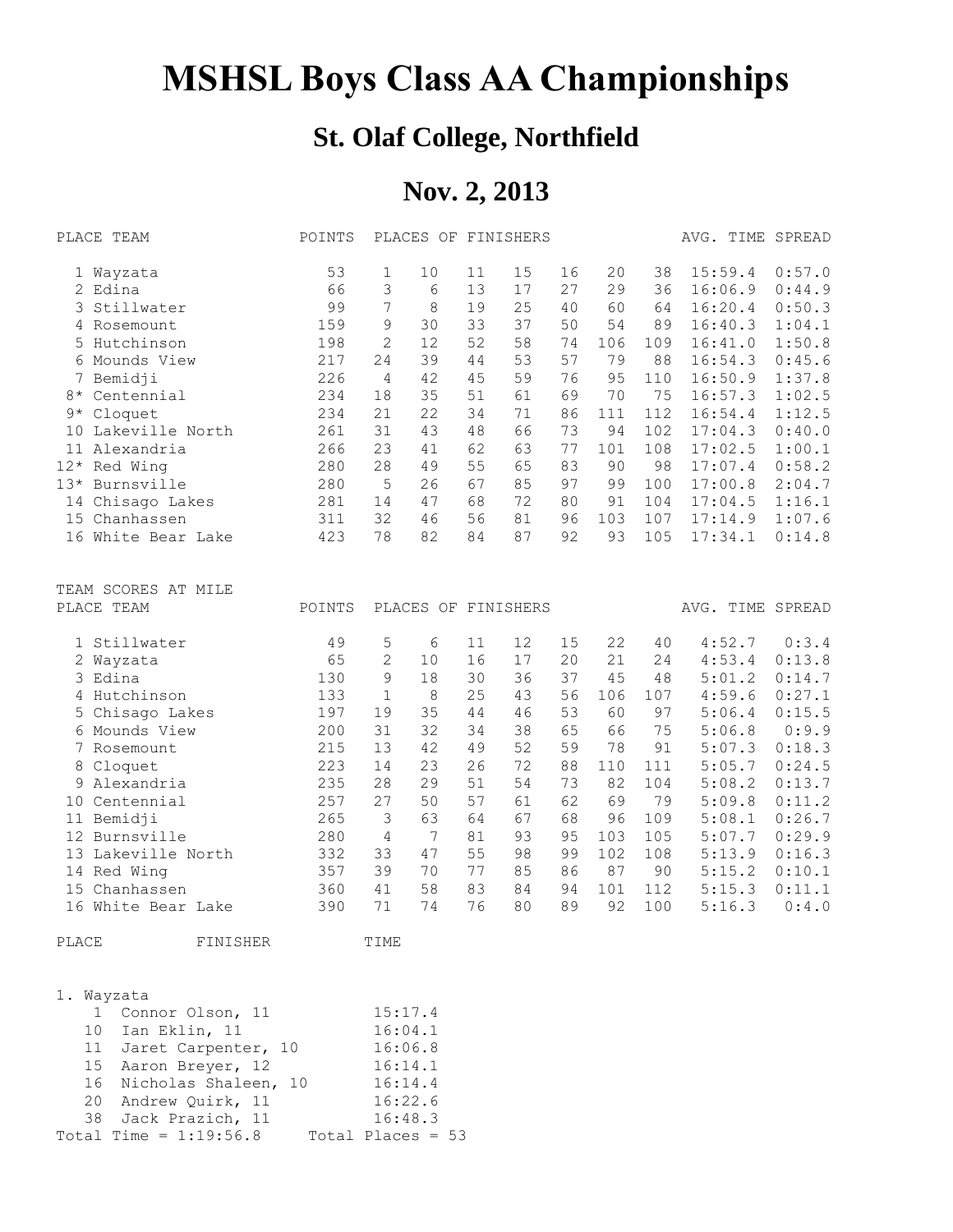2. Edina 3 Matt Lumbar, 12 15:46.5 6 Logan Ramlet, 11 15:51.7 13 David Ellenberger, 12 16:09.6 17 Jonathan Shirley, 10 16:15.2 27 Henry Jessen, 12 16:31.3 29 Sam Thomas, 10 16:36.7 36 Luke Lumbar, 12 16:46.9 Total Time =  $1:20:34.3$  Total Places =  $66$ 3. Stillwater 7 Bailey Hesse-Withbro, 11 15:59.4 8 Eli Krahn, 10 16:00.6 19 Allen Michael Burback, 11 16:22.6 25 Taylor Aarness, 12 16:29.6 40 Sam Hanson, 10 16:49.7 60 Alex Percival, 11 17:13.9 64 Nick Yokanovich, 10 17:16.6 Total Time =  $1:21:41.9$  Total Places = 99 4. Rosemount 9 Alex Berhe, 11 16:02.4 30 Cody Sedbrook, 12 16:40.9 33 Ryan Condon, 12 16:44.4 37 Clayton Smith, 11 16:47.1 50 Ryan Brumm, 11 17:06.4 54 Sam Ivanecky, 11 17:10.2 89 Sam Karlson, 11 17:40.5 Total Time =  $1:23:21.2$  Total Places = 159 5. Hutchinson 2 Isaiah Barlow, 12 15:32.7 12 Alec Anderson, 11 16:09.2 52 Chandler Klawitter, 11 17:06.6 58 Mitchell Grand, 7 17:12.6 74 Tyler Karl, 12 17:23.5 106 Jack Schintz, 9 18:17.9 109 Blaine Stephenson, 12 18:41.1 Total Time =  $1:23:24.6$  Total Places = 198 6. Mounds View 24 Michael Hoff, 12 16:26.2 39 Andre Hessini, 12 16:49.1 44 Tony Duchenes, 12 16:54.7 53 Matt Anderson, 11 17:09.5 57 George Henson, 12 17:11.7 79 Alex Plasencia, 10 17:28.5 88 Ryan Plasencia, 12 17:39.0 Total Time =  $1:24:31.2$  Total Places =  $217$ 7. Bemidji 4 Sam Carlson, 12 15:47.2 42 Caleb Appleton, 10 16:53.4 45 Noah Holter, 10 16:55.4 59 Evan White, 12 17:13.5 76 Billy Freyholtz, 11 17:25.0 95 Seth Neubeck, 12 17:49.3 110 Cody Freyhotz, 12 18:45.2 Total Time =  $1:24:14.5$  Total Places = 226 8\*. Centennial 18 Ben Jack, 12 16:18.1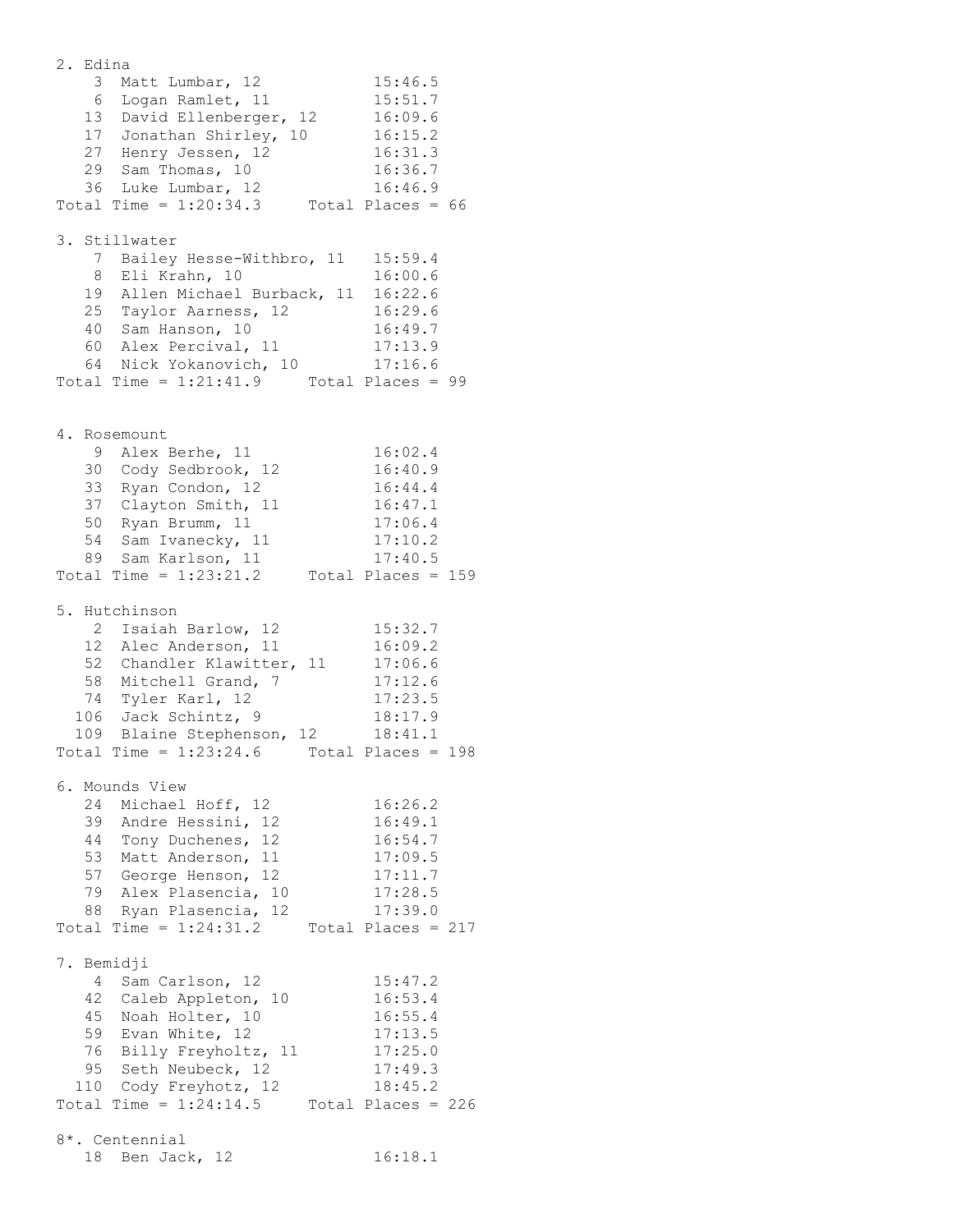35 Reed Kurak, 9 16:46.8 51 Cole Arends, 11 17:06.5 61 Jake Peterson, 12 17:14.4 69 Jacob Namyst, 9 17:20.5 70 Joe Bourdage, 12 17:21.4 75 Kevin Grow, 12 17:24.1 Total Time =  $1:24:46.3$  Total Places =  $234$ 9\*. Cloquet 21 Dylan Marvel, 12 16:23.5 22 Issac Boedigheimer, 9 16:24.4 34 Jace Anderson, 12 16:46.3 71 Conner Denman, 9 17:21.7 86 John Waltjer, 9 17:36.0 111 Rand Bieri, 11 18:57.5 112 Nick Tomhave, 12 19:01.3 Total Time =  $1:24:31.9$  Total Places =  $234$ 10. Lakeville North 31 Justin Hanson, 11 16:43.2 43 Luke Anderson, 10 16:54.6 48 Jason Windhorn, 12 17:02.6 66 Kyle Binder, 11 17:17.7 73 Benjamin Rauzi, 11 17:23.2 94 Noah Omdal, 11 17:47.5 102 Duncan Ince, 9 17:59.5 Total Time =  $1:25:21.3$  Total Places =  $261$ 11. Alexandria 23 Aaron Runge, 11 16:25.0 41 Trent Piepenburg, 12 16:50.8 62 Colton Sailor, 11 17:15.3 63 Austin Thom, 12 17:15.9 77 Brandon Jerde, 11 17:25.1 101 Wesley Graves, 11 17:58.7 108 Jim Pffeffer, 11 18:24.2 Total Time =  $1:25:12.1$  Total Places = 266 12\*. Red Wing 28 Aiden Winn, 12 16:33.5 49 George Nemanich, 10 17:04.2 55 Marcus Warrington, 11 17:10.9 65 Darrick Jackson, 12 17:16.6 83 Meyer Beckner, 11 17:31.7 90 Joe Partington, 12 17:40.5 98 Ryan Schnaith, 12 17:54.2 Total Time = 1:25:36.9 Total Places = 280 13\*. Burnsville 5 Faysal Mahmoud, 11 15:47.7 26 Ali Ahmed, 12 16:29.8 67 Mitch Brown, 12 17:18.0 85 Nathan Blichfeldt, 9 17:35.9 97 Dillon Wong, 10 17:52.3 99 Sam Porter, 12 17:56.4 100 Tyler Schonewill, 12 17:58.2 Total Time =  $1:25:03.7$  Total Places = 280 14. Chisago Lakes 14 Andy Magnuson, 12 16:12.7 47 Zac West, 11 17:00.0 68 Carson Velaski, 12 17:18.7 72 Nick Bartz, 10 17:21.9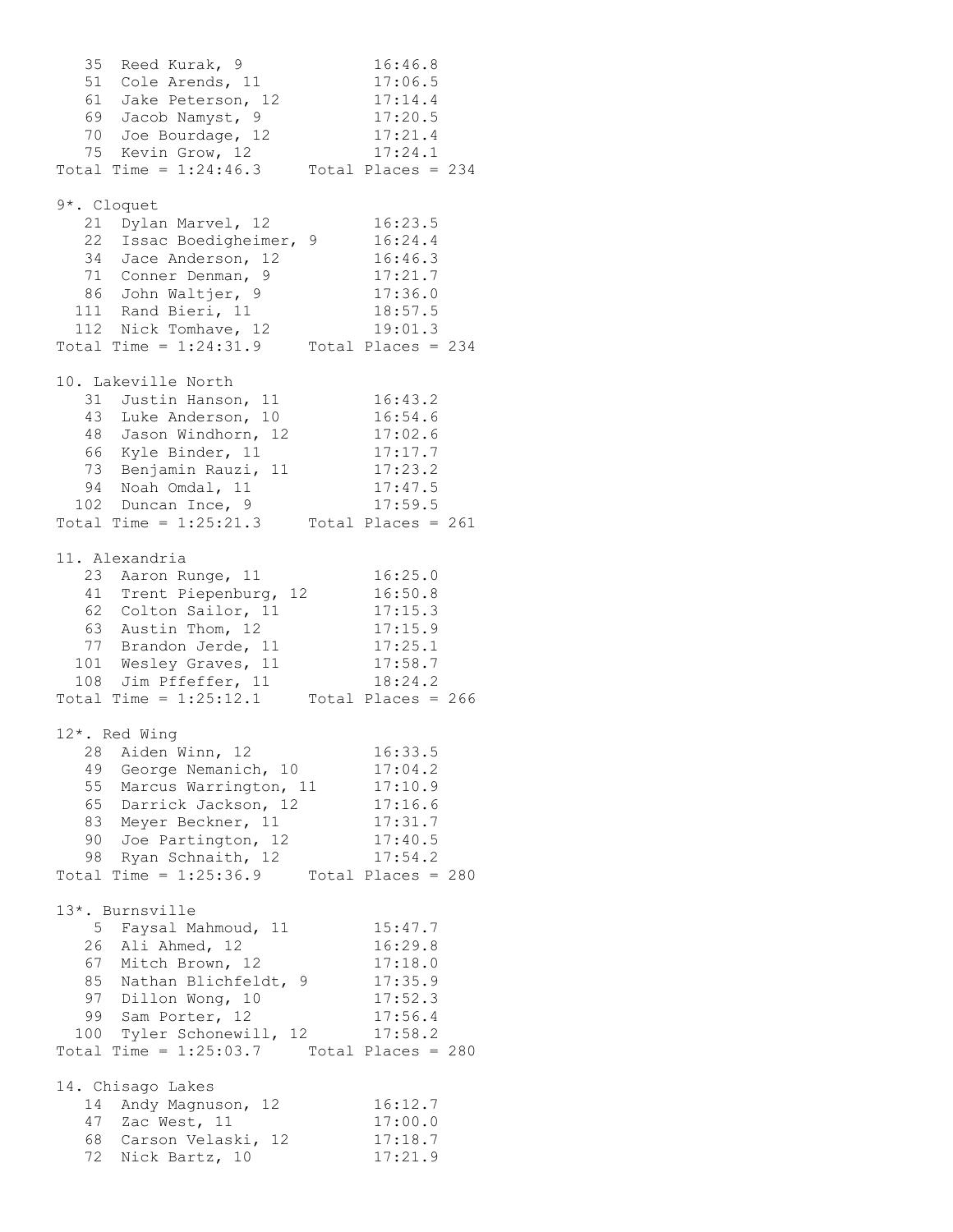91 Simon Eddy, 12 17:41.4 104 Quinton Lee, 11 18:04.3 Total Time =  $1:25:22.1$  Total Places =  $281$ 15. Chanhassen 32 Tyler Kobilarsik, 11 16:43.8 46 Grant Magnuson, 11 16:58.7 56 Hunter Elgren, 12 17:11.4 81 Neal Smith, 11 17:29.0 96 Mark Trautmann, 12 17:51.4 103 Spencer Tyson, 12 18:01.1 107 Grant Smith, 11 18:18.0 Total Time =  $1:26:14.3$  Total Places = 311 16. White Bear Lake 78 Garrett Shah, 11 17:28.0 82 Daniel Allen, 11 17:29.9 84 Alex Thiele, 11 17:33.5 87 Sean Radebaugh, 10 17:36.0 92 Fernando Benitez, 10 17:42.8 93 Owen Parker, 11 17:43.0 105 William Schlafke, 11 18:12.7 Total Time =  $1:27:50.2$  Total Places =  $423$ 

80 Jake Schwelling, 11 17:28.8

|                | TEAM            |                          | MILE    | FINAL   |                       |
|----------------|-----------------|--------------------------|---------|---------|-----------------------|
|                | PLACE SCORE     | FINISHER                 | TIME    | TIME    | TEAM                  |
| $\mathbf{1}$   |                 | Obsa Ali, 12             | 4:44.90 | 15:15.2 | Richfield             |
| $\mathbf{2}$   |                 | 1 Connor Olson, 11       | 4:45.30 | 15:17.4 | Wayzata               |
| $\mathfrak{Z}$ | $\overline{2}$  | Isaiah Barlow, 12        | 4:44.80 | 15:32.7 | Hutchinson            |
| $\sqrt{4}$     |                 | Jacob McDermott, 12      | 4:45.60 | 15:33.0 | Cretin-Derham Hall    |
| 5              |                 | Zack Benning, 12         | 4:45.40 | 15:36.2 | Hastings              |
| $\epsilon$     |                 | Chase Cayo, 11           | 4:45.90 | 15:45.3 | Stma                  |
| $\overline{7}$ | 3               | Matt Lumbar, 12          | 4:52.90 | 15:46.5 | Edina                 |
| 8              | $4\overline{ }$ | Sam Carlson, 12          | 4:46.90 | 15:47.2 | Bemidji               |
| 9              | 5               | Faysal Mahmoud, 11       | 4:51.40 | 15:47.7 | Burnsville            |
| 10             | 6               | Logan Ramlet, 11         | 4:55.30 | 15:51.7 | Edina                 |
| 11             |                 | Sam Sinkler, 12          | 4:50.90 | 15:57.6 | Minneapolis Southwest |
| 12             | 7               | Bailey Hesse-Withbro, 11 | 4:51.10 | 15:59.4 | Stillwater            |
| 13             | 8               | Eli Krahn, 10            | 4:50.80 | 16:00.6 | Stillwater            |
| 14             |                 | Abdirahman Mohamed, 11   | 4:51.10 | 16:01.8 | Saint Paul Harding    |
| 15             |                 | Mitchell Dickerson, 11   | 4:53.20 | 16:01.8 | Maple Grove           |
| 16             | 9               | Alex Berhe, 11           | 4:54.10 | 16:02.4 | Rosemount             |
| 17             | 10 <sup>1</sup> | Ian Eklin, 11            | 4:54.50 | 16:04.1 | Wayzata               |
| 18             | 11              | Jaret Carpenter, 10      | 4:53.00 | 16:06.8 | Wayzata               |
| 19             |                 | Thomas Seifert, 12       | 4:55.00 | 16:07.1 | Willmar               |
| 20             |                 | Lucas Trapp, 10          | 4:59.40 | 16:08.0 | Elk River             |
| 21             |                 | Trenton Galloway, 10     | 5:02.90 | 16:08.4 | Prior Lake            |
| 22             |                 | 12 Alec Anderson, 11     | 4:51.50 | 16:09.2 | Hutchinson            |
| 23             |                 | Reed Parent, 12          | 4:54.40 | 16:09.5 | Rogers                |
| 24             |                 | 13 David Ellenberger, 12 | 5:03.00 | 16:09.6 | Edina                 |
| 25             |                 | Adam Armbruster, 11      | 4:48.50 | 16:11.6 | Delano                |
| 26             | 14              | Andy Magnuson, 12        | 4:55.50 | 16:12.7 | Chisago Lakes         |
| 27             |                 | Matthew Lundstrom, 11    | 4:53.80 | 16:13.0 | Detroit Lakes         |
| 28             |                 | Wade Krueger, 12         | 5:03.60 | 16:13.5 | Saint Cloud Tech      |
| 29             |                 | Jack Henschel, 10        | 4:59.10 | 16:13.5 | Hopkins               |
| 30             | 15              | Aaron Breyer, 12         | 4:55.00 | 16:14.1 | Wayzata               |
| 31             | 16              | Nicholas Shaleen, 10     | 4:59.20 | 16:14.4 | Wayzata               |
| 32             |                 | 17 Jonathan Shirley, 10  | 5:06.80 | 16:15.2 | Edina                 |
| 33             |                 | Cal Lawton, 12           | 4:59.10 | 16:17.3 | Eden Prairie          |
| 34             | 18              | Ben Jack, 12             | 5:01.50 | 16:18.1 | Centennial            |
| 35             |                 | Frank Grahm, 11          | 5:03.00 | 16:19.2 | Buffalo               |
| 36             |                 | Jacob Young, 12          | 4:55.90 | 16:20.1 | Eden Prairie          |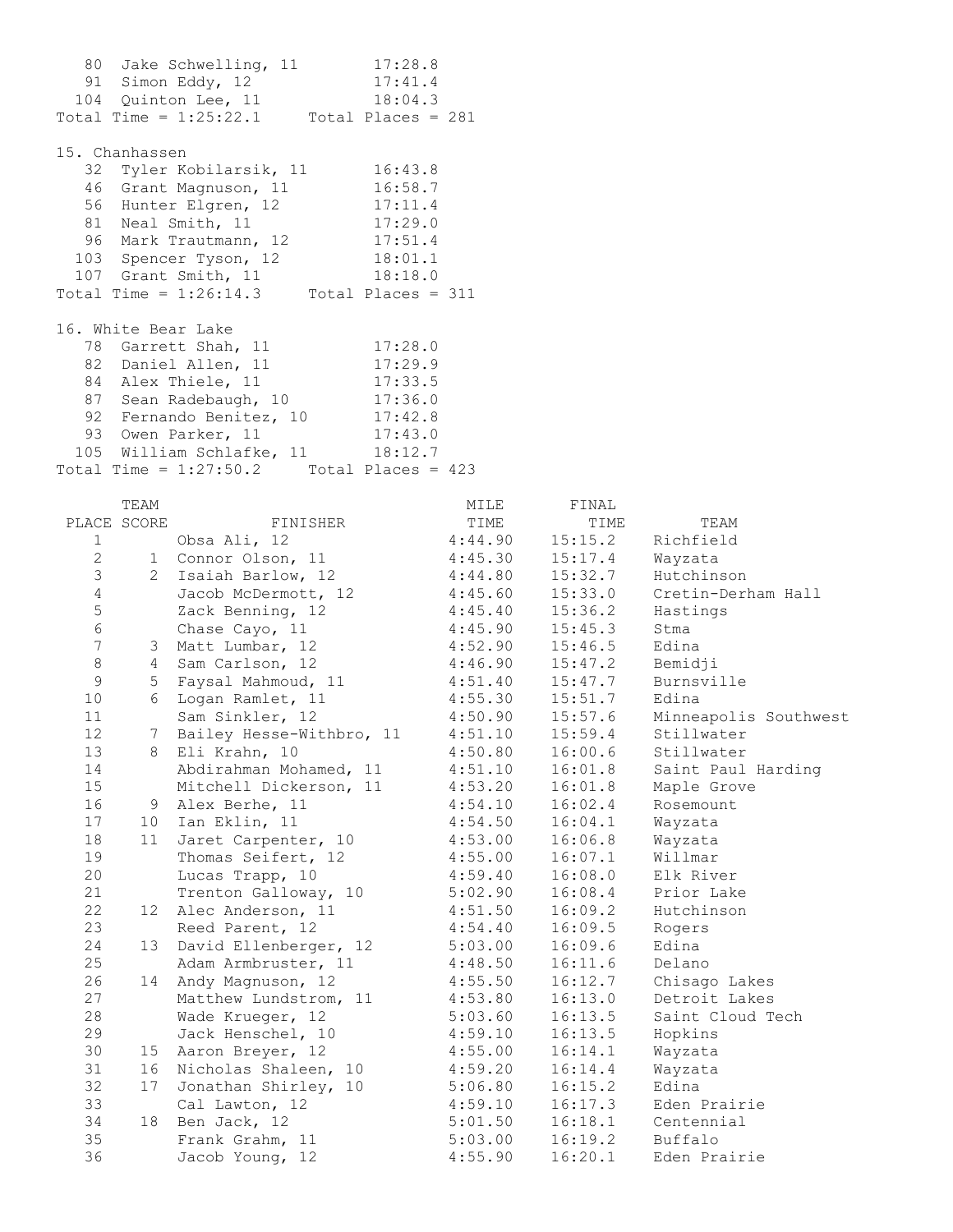| 37 |    | Micah Mather, 10                     | 5:00.80 | 16:22.2 | Saint Paul Highland P |
|----|----|--------------------------------------|---------|---------|-----------------------|
| 38 |    | Andrew Bell, 12                      | 4:57.30 | 16:22.6 | Marshall              |
| 39 |    | 19 Allen Michael Burback, 11 4:53.50 |         | 16:22.6 | Stillwater            |
| 40 |    | 20 Andrew Quirk, 11                  | 4:59.10 | 16:22.6 | Wayzata               |
| 41 |    | Jackson Bednar, 12                   | 5:02.90 | 16:23.0 | Coon Rapids           |
| 42 | 21 | Dylan Marvel, 12                     | 4:54.10 | 16:23.5 | Cloquet               |
| 43 |    | Nadir Yusuf, 10                      | 4:55.00 | 16:24.1 | Willmar               |
| 44 | 22 |                                      |         |         |                       |
|    |    | Issac Boedigheimer, 9                | 4:59.80 | 16:24.4 | Cloquet               |
| 45 |    | Blake Anderson, 12                   | 4:54.70 | 16:24.7 | Sartell               |
| 46 | 23 | Aaron Runge, 11                      | 5:02.10 | 16:25.0 | Alexandria            |
| 47 | 24 | Michael Hoff, 12                     | 5:03.40 | 16:26.2 | Mounds View           |
| 48 |    | Connor Danielson, 12                 | 5:00.20 | 16:26.3 | Ferqus Falls          |
| 49 | 25 | Taylor Aarness, 12                   | 4:53.80 | 16:29.6 | Stillwater            |
| 50 |    | Nathaniel Souher, 11                 | 4:54.40 | 16:29.8 | Big Lake              |
| 51 |    | 26 Ali Ahmed, 12                     | 4:50.30 | 16:29.8 | Burnsville            |
| 52 | 27 | Henry Jessen, 12                     | 5:07.60 | 16:31.3 | Edina                 |
| 53 |    | Wali Ibrahim, 12                     | 4:53.90 | 16:33.0 | Lakeville South       |
| 54 |    | Grant Udelhofen, 11                  | 5:04.10 | 16:33.3 | Apple Valley          |
| 55 |    | 28 Aiden Winn, 12                    | 5:08.40 | 16:33.5 | Red Wing              |
| 56 |    | Michael Mitchell, 9                  | 5:02.10 | 16:34.4 | The Blake School      |
|    |    |                                      |         |         |                       |
| 57 |    | Kevin Dado, 9                        | 5:02.30 | 16:35.0 | Totino Grace          |
| 58 |    | Nicholas Lawson, 11                  | 4:56.90 | 16:35.3 | St. Anthony Village   |
| 59 |    | 29 Sam Thomas, 10                    | 5:09.40 | 16:36.7 | Edina                 |
| 60 |    | Chris Meadow, 12                     | 5:04.20 | 16:37.2 | Andover               |
| 61 |    | Garrett Williams, 10                 | 5:09.50 | 16:37.7 | Robbinsdale Cooper    |
| 62 |    | Sam Nofziger, 10                     | 4:58.60 | 16:38.9 | Tartan                |
| 63 |    | 30 Cody Sedbrook, 12                 | 5:12.40 | 16:40.9 | Rosemount             |
| 64 |    | Michael Wegter, 12                   | 5:03.50 | 16:41.4 | Buffalo               |
| 65 |    | Sam Nelson, 11                       | 5:07.20 | 16:42.1 | Rochester Century     |
| 66 |    | Josh Young, 12                       | 5:09.60 | 16:42.7 | Moorhead              |
| 67 | 31 | Justin Hanson, 11                    | 5:05.30 | 16:43.2 | Lakeville North       |
| 68 | 32 | Tyler Kobilarsik, 11                 |         | 16:43.8 | Chanhassen            |
| 69 | 33 | Ryan Condon, 12                      |         | 16:44.4 | Rosemount             |
|    |    |                                      | 5:10.10 |         |                       |
| 70 |    | Spencer Urick, 10                    | 4:54.10 | 16:45.0 | Chaska                |
| 71 |    | Kyle Rachel, 10                      | 5:08.90 | 16:45.3 | Shakopee              |
| 72 |    | Alex Liu, 12                         | 5:03.00 | 16:45.4 | Henry Sibley          |
| 73 |    | Keaton Long, 11                      | 5:05.90 | 16:45.7 | Duluth East           |
| 74 |    | 34 Jace Anderson, 12                 | 5:00.90 | 16:46.3 | Cloquet               |
| 75 |    | 35 Reed Kurak, 9                     | 5:12.70 | 16:46.8 | Centennial            |
| 76 |    | 36 Luke Lumbar, 12                   | 5:10.00 | 16:46.9 | Edina                 |
| 77 |    | 37 Clayton Smith, 11                 | 5:09.00 | 16:47.1 | Rosemount             |
| 78 |    | Anthony Dupont, 11                   | 5:05.60 | 16:47.5 | Henry Sibley          |
| 79 | 38 | Jack Prazich, 11                     | 4:59.80 | 16:48.3 | Wayzata               |
| 80 | 39 | Andre Hessini, 12                    | 5:03.80 | 16:49.1 | Mounds View           |
| 81 | 40 | Sam Hanson, 10                       | 4:54.20 | 16:49.7 | Stillwater            |
| 82 | 41 | Trent Piepenburg, 12                 | 5:01.60 | 16:50.8 | Alexandria            |
|    |    |                                      |         |         |                       |
| 83 |    | Justin Hyytinen, 11                  | 4:50.50 | 16:53.4 | Farmington            |
| 84 | 42 | Caleb Appleton, 10                   | 5:13.30 | 16:53.4 | Bemidji               |
| 85 |    | Josh Peterson, 12                    | 4:51.10 | 16:53.8 | Rocori                |
| 86 |    | Grant Olsen, 12                      | 5:10.00 | 16:54.2 | St. Francis           |
| 87 | 43 | Luke Anderson, 10                    | 5:09.60 | 16:54.6 | Lakeville North       |
| 88 | 44 | Tony Duchenes, 12                    | 5:05.60 | 16:54.7 | Mounds View           |
| 89 | 45 | Noah Holter, 10                      | 5:13.60 | 16:55.4 | Bemidji               |
| 90 |    | Ryan Kero, 11                        | 5:06.60 | 16:55.4 | Hermantown            |
| 91 |    | Evan Bonneson, 12                    | 5:12.80 | 16:55.8 | Park                  |
| 92 |    | Jackson Goodell, 10                  | 5:01.50 | 16:56.0 | Albert Lea            |
| 93 |    | Taylor Voit, 12                      | 5:00.40 | 16:56.5 | Woodbury              |
|    |    |                                      |         |         |                       |
| 94 |    | Scott Kvidera, 12                    | 5:00.00 | 16:56.5 | Minnetonka            |
| 95 |    | Zac Miller, 9                        | 5:00.80 | 16:57.8 | Chaska                |
| 96 | 46 | Grant Magnuson, 11                   | 5:08.60 | 16:58.7 | Chanhassen            |
| 97 |    | Collin Kiley, 10                     | 5:08.60 | 16:59.5 | Roseville             |
| 98 | 47 | Zac West, 11                         | 5:06.50 | 17:00.0 | Chisago Lakes         |
| 99 |    | Joseph Louiselle, 12                 | 4:50.00 | 17:02.0 | Totino Grace          |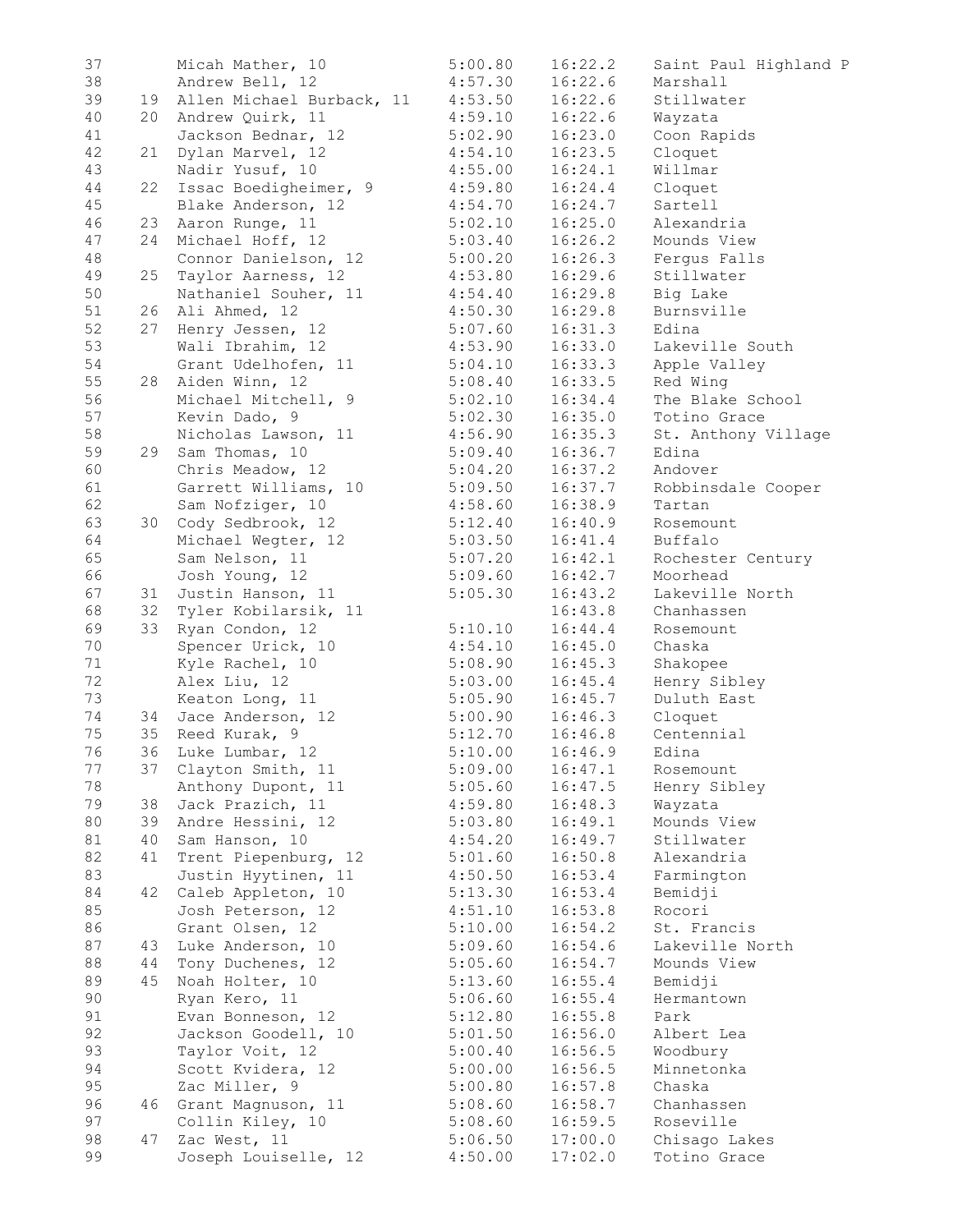| 100 | 48  | Jason Windhorn, 12                      | 5:11.60            | 17:02.6 | Lakeville North       |
|-----|-----|-----------------------------------------|--------------------|---------|-----------------------|
| 101 |     | Sean Heaton, 12                         | 5:02.60            | 17:02.6 | Maple Grove           |
| 102 |     | Matt Rosen, 12                          | 5:11.10            | 17:04.0 | Bloomington Jefferson |
| 103 | 49  | George Nemanich, 10                     | 5:14.90            | 17:04.2 | Red Wing              |
| 104 |     | Ben Garrison, 11                        | 5:08.90            | 17:04.5 | Prior Lake            |
| 105 | 50  | Ryan Brumm, 11                          | 5:15.80            | 17:06.4 | Rosemount             |
| 106 | 51  | Cole Arends, 11                         | 5:12.50            | 17:06.5 | Centennial            |
| 107 | 52  | Chandler Klawitter, 11                  | 5:00.30            | 17:06.6 | Hutchinson            |
| 108 | 53  | Matt Anderson, 11                       | 5:07.70            | 17:09.5 | Mounds View           |
| 109 | 54  | Sam Ivanecky, 11                        | 5:10.70            | 17:10.2 | Rosemount             |
| 110 | 55  | Marcus Warrington, 11                   | 5:15.70            | 17:10.9 | Red Wing              |
| 111 | 56  | Hunter Elgren, 12                       | 5:12.10            | 17:11.4 | Chanhassen            |
| 112 | 57  | George Henson, 12                       | 5:13.30            | 17:11.7 | Mounds View           |
| 113 | 58  | Mitchell Grand, 7                       | 5:09.20            | 17:12.6 | Hutchinson            |
| 114 | 59  | Evan White, 12                          | 5:13.40            | 17:13.5 | Bemidji               |
| 115 | 60  |                                         |                    |         | Stillwater            |
|     |     | Alex Percival, 11                       | 4:59.70            | 17:13.9 |                       |
| 116 | 61  | Jake Peterson, 12                       | 5:13.80            | 17:14.4 | Centennial            |
| 117 | 62  | Colton Sailor, 11                       | 5:10.60            | 17:15.3 | Alexandria            |
| 118 |     | Alex Carrabre, 10                       | 5:06.50            | 17:15.6 | Waconia               |
| 119 | 63  | Austin Thom, 12                         | 5:11.30            | 17:15.9 | Alexandria            |
| 120 | 64  | Nick Yokanovich, 10                     | 5:08.40            | 17:16.6 | Stillwater            |
| 121 | 65  | Darrick Jackson, 12                     | 5:19.00            | 17:16.6 | Red Wing              |
| 122 | 66  | Kyle Binder, 11                         | 5:21.30            | 17:17.7 | Lakeville North       |
| 123 | 67  | Mitch Brown, 12                         | 5:16.70            | 17:18.0 | Burnsville            |
| 124 | 68  | Carson Velaski, 12                      | 5:09.20            | 17:18.7 | Chisago Lakes         |
| 125 | 69  | Jacob Namyst, 9                         | 5:16.00            | 17:20.5 | Centennial            |
| 126 |     | Conner Gagne, 10                        | 5:19.00            | 17:20.5 | Zimmerman             |
| 127 | 70  | Joe Bourdage, 12                        | 5:12.00            | 17:21.4 | Centennial            |
| 128 | 71  | Conner Denman, 9                        | 5:15.00            | 17:21.7 | Cloquet               |
| 129 | 72  | Nick Bartz, 10                          | 5:09.40            | 17:21.9 | Chisago Lakes         |
| 130 | 73  | Benjamin Rauzi, 11                      | 5:22.40            | 17:23.2 | Lakeville North       |
| 131 | 74  | Tyler Karl, 12                          | 5:11.90            | 17:23.5 | Hutchinson            |
| 132 | 75  | Kevin Grow, 12                          | 5:10.30            | 17:24.1 | Centennial            |
| 133 |     | Noah Hanson, 11                         | 5:09.70            | 17:24.7 | Lakeville South       |
|     |     | 76 Billy Freyholtz, 11                  |                    |         | Bemidji               |
| 134 |     |                                         | 5:13.10            | 17:25.0 |                       |
| 135 |     | 77 Brandon Jerde, 11                    | 5:15.30            | 17:25.1 | Alexandria            |
| 136 | 78  | Garrett Shah, 11                        | 5:15.30            | 17:28.0 | White Bear Lake       |
| 137 | 79  | Alex Plasencia, 10                      | 5:13.30            | 17:28.5 | Mounds View           |
| 138 | 80  | Jake Schwelling, 11                     | 5:11.00            | 17:28.8 | Chisago Lakes         |
| 139 |     | 81 Neal Smith, 11                       | 5:17.70            | 17:29.0 | Chanhassen            |
| 140 |     | Andrew Baker, 12                        | 5:01.30            | 17:29.1 | Austin                |
| 141 |     | 82 Daniel Allen, 11                     | 5:18.90            | 17:29.9 | White Bear Lake       |
| 142 |     | 83 Meyer Beckner, 11                    | 5:18.60            | 17:31.7 | Red Wing              |
| 143 |     | Riley Quinlan, 11                       | 5:14.40            | 17:32.1 | Saint Paul Highland P |
| 144 | 84  | Alex Thiele, 11                         | 5:14.90            | 17:33.5 | White Bear Lake       |
| 145 | 85  | Nathan Blichfeldt, 9                    | 5:20.20            | 17:35.9 | Burnsville            |
| 146 | 86  | John Waltjer, 9                         | 5:18.60            | 17:36.0 | Cloquet               |
| 147 | 87  | Sean Radebaugh, 10                      | 5:15.60            | 17:36.0 | White Bear Lake       |
| 148 | 88  | Ryan Plasencia, 12                      | 5:15.40            | 17:39.0 | Mounds View           |
| 149 | 89  | Sam Karlson, 11                         | 5:19.30            | 17:40.5 | Rosemount             |
| 150 | 90  | Joe Partington, 12                      | 5:18.20            | 17:40.5 | Red Wing              |
| 151 |     | Nick Wareham, 11                        | 5:04.70            | 17:40.6 | Woodbury              |
| 152 | 91  | Simon Eddy, 12                          | 5:12.40            | 17:41.4 | Chisago Lakes         |
| 153 |     |                                         |                    |         | White Bear Lake       |
| 154 | 92  | Fernando Benitez, 10<br>Owen Parker, 11 | 5:16.50<br>5:19.60 | 17:42.8 | White Bear Lake       |
|     | 93  |                                         |                    | 17:43.0 |                       |
| 155 | 94  | Noah Omdal, 11                          | 5:21.60            | 17:47.5 | Lakeville North       |
| 156 |     | Jordan Jeandron, 10                     | 5:20.40            | 17:48.7 | Zimmerman             |
| 157 | 95  | Seth Neubeck, 12                        | 5:20.90            | 17:49.3 | Bemidji               |
| 158 | 96  | Mark Trautmann, 12                      | 5:18.00            | 17:51.4 | Chanhassen            |
| 159 | 97  | Dillon Wong, 10                         | 5:19.60            | 17:52.3 | Burnsville            |
| 160 | 98  | Ryan Schnaith, 12                       | 5:18.50            | 17:54.2 | Red Wing              |
| 161 | 99  | Sam Porter, 12                          | 5:23.60            | 17:56.4 | Burnsville            |
| 162 | 100 | Tyler Schonewill, 12                    | 5:23.00            | 17:58.2 | Burnsville            |